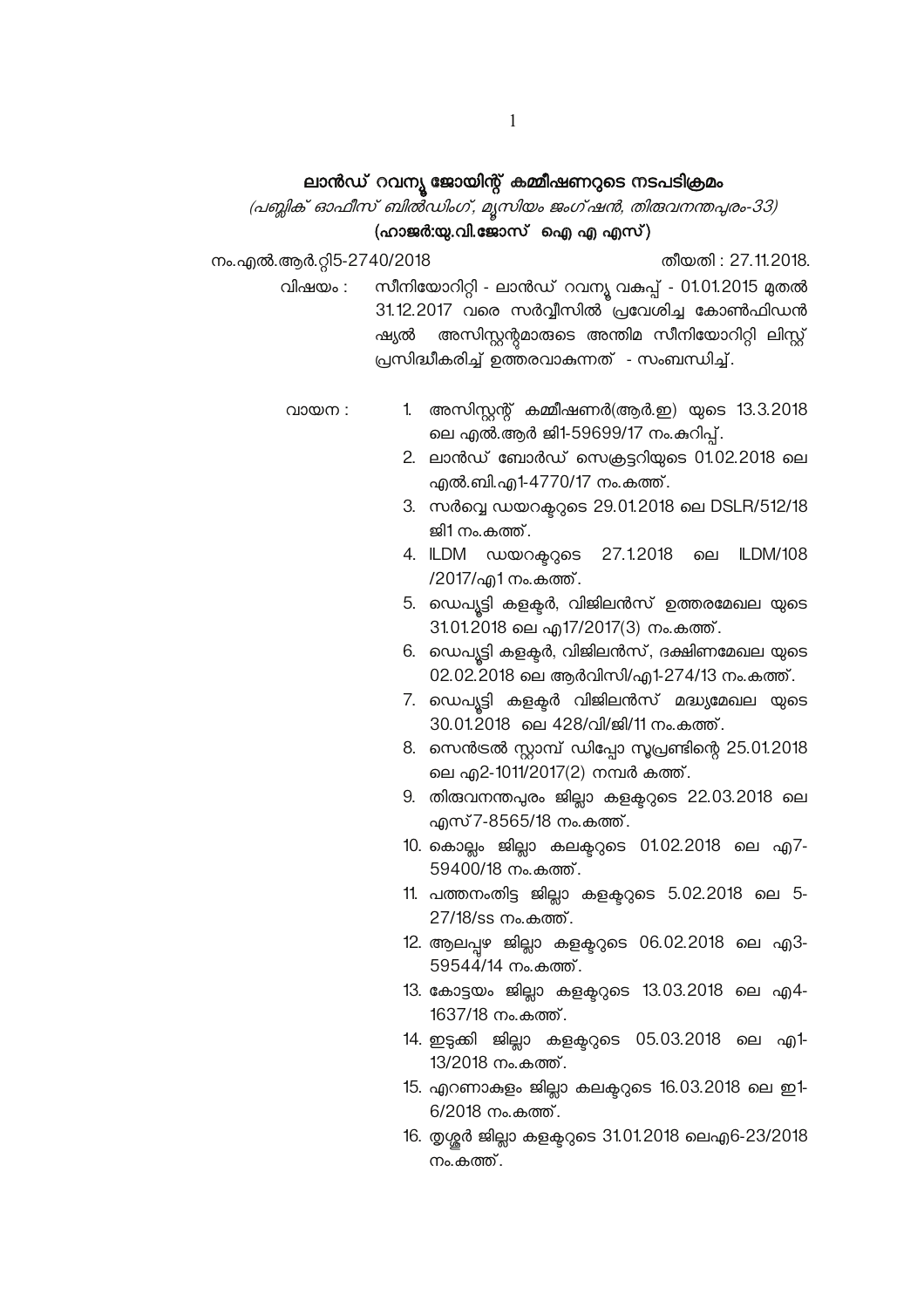- ജില്ലാ കളക്ടറുടെ 17. പാലക്കാട് 15.03.2018 ലെ എസ് 3-2017/105/9 നം.കത്ത്.
- 18. മലപ്പറം ജില്ലാ കളക്ടറുടെ 26.02.2018 ലെ എ3-67910/2016 നം.കത്ത്.
- 19. കോഴിക്കോട് ജില്ലാ കളക്ടറുടെ 01.02.2018 ലെ എ4-3359/2017 നം.കത്ത്.
- 20 വയനാട് ജില്ലാ കളക്ടറുടെ 30.01.2018 ലെ എ-2017/21/12 നം.കത്ത്.
- 21 കണ്ണർ ജില്ലാ കളക്ടറുടെ 29.01.2018 ലെ DC KNR/4189/2016/A2 നം.കത്ത്.
- 22 കാസറഗോഡ് ജില്ലാ കളക്ടറുടെ 01.12.2018 ലെ എ2-6/2018 നം.കത്ത്.
- റവന്യൂ ജോയിന്റ് കമ്മീഷണറുടെ 23. ലാൻഡ് എൽ.ആർ.റ്റി5-2740/2018 04.05.2018 ലെ നം.നടപടിക്രമം.

31.12.2017 വരെ സർവ്വീസിൽ പ്രവേശിച്ച മുഴുവൻ 01.01.2015 മുതൽ കോൺഫിഡൻഷ്യൽ അസിസ്റ്റന്റമാരുടെ സംസ്ഥാനതല സീനിയോറിറ്റി ലിസ്റ്റ് പ്രവേശിച്ച തയ്യാറാക്കുന്നതിനായി ഈ കാലയളവിൽ സർവ്വീസിൽ കോൺഫിഡൻഷ്യൽ അസിസ്റ്റന്റമാരുടെ സേവന വിവരങ്ങൾ ഉൾപ്പെടുത്തി സർവ്വീസ് കാർഡുകൾ സമർപ്പിക്കന്നതിന് ബന്ധപ്പെട്ട ജില്ലാ കളക്ടർമാർ/ഓഫീസ് മേധാവികൾ എന്നിവർക്ക് നിർദ്ദേശം നൽകുകയും ആയതിന്റെ അടിസ്ഥാനത്തിൽ വായന (1) മുതൽ 22 വരെയായി പ്രസ്തത സർവ്വീസ് കാർഡുകൾ ഈ കാര്യാലയത്തിൽ ലഭ്യമാക്കുകയും ചെയ്തിട്ടണ്ട്. അപ്രകാരം ലഭ്യമായ സർവ്വീസ് റിപ്പോർട്ടകളടേയും അടിസ്ഥാനത്തിൽ കാർഡുകളടേയും 01.01.2015 മതൽ 31.12.2017 വരെ സർവ്വീസിൽ പ്രവേശിച്ച കോൺഫിഡൻഷ്യൽ അസിസ്റ്റന്റമാരുടെ താത് കാലിക സീനിയോറിറ്റി ലിസ്റ്റ് വായന (23) പ്രകാരം പ്രസിദ്ധീകരിച്ചിരുന്നു.

പ്രസ്തത കാലയളവിലുള്ള എല്ലാ കോൺഫിഡൻഷ്യൽ അസിസ്റ്റന്റമാരുടെയും വിവരങ്ങൾ താത്.കാലിക സീനിയോറിറ്റി ലിസ്റ്റിൽ ഉൾപ്പെട്ടിട്ടുണ്ടെന്ന് ഉറപ്പവരുത്തി അയത് സംബന്ധിച്ച് സാക്ഷ്യപത്രം ലഭ്യമാക്കുവാൻ ഓഫീസ് എല്ലാ നിർദ്ദേശിച്ചിട്ടുള്ളതും മേധാവികളോട്ടം. ജില്ലാ കളകർമാരോടും അയത് ലഭ്യമാക്കിയിട്ടുള്ളതുമാണ്.

താത് കാലിക സീനിയോറിറ്റി ലിസ്റ്റിനെതിരെയുള്ള എല്ലാ ആക്ഷേപങ്ങളും നിലവില്പള്ള നിയമങ്ങളടെയ്യം ചട്ടങ്ങളടെയും, സർക്കാർ ഉത്തരവുകളടേയും അടിസ്ഥാനത്തിൽ വിശദമായി പരിശോധിച്ച് തീർപ്പ് കൽപ്പിച്ചിട്ടുള്ളതാണ്. പ്രസ്തത സാഹചര്യത്തിൽ വായന (23) പ്രകാരം പ്രസിദ്ധീകരിച്ചിരുന്ന 01.01.2015 മുതൽ 31.12.2017 വരെയുള്ള കാലയളവിലെ കോൺഫിഡൻഷ്യൽ അസിസ്റ്റന്റ മാരുടെ താത് കാലിക സീനിയോറിറ്റി ലിസ്റ്റ് അന്തിമമാക്കി പ്രസിദ്ധീകരിച്ചുകൊണ്ട് ഇതിനാൽ ഉത്തരവാകുന്നു.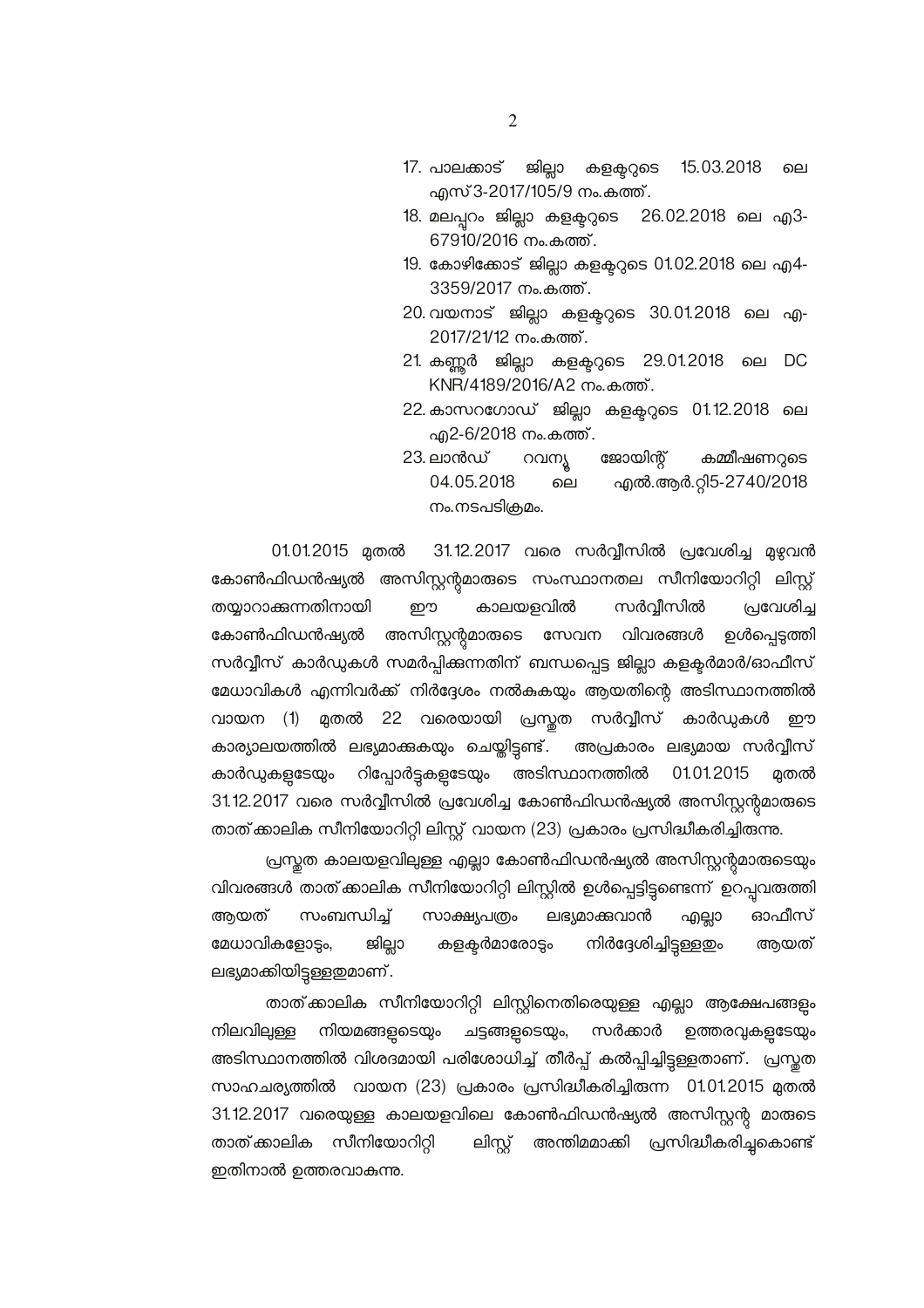സീനിയോറിറ്റി ലിസ്റ്റ് www.clr.kerala.gov.in എന്ന വെബ് സൈറ്റിൽ പരിശോധനയ്ക് ലഭ്യമാണ്. എല്ലാ ജില്ലാ കളക്ടർമാരും/ഓഫീസ് മേധാവികളം പ്രസ്തത സീനിയോറിറ്റി ലിസ്റ്റിന്റെ പകർപ്പെടുത്ത് ബന്ധപ്പെട്ട ഓഫീസുകളിൽ പരസ്യപ്പെടുത്തി ജീവനക്കാർക്ക് പരിശോധിക്കാൻ അവസരം ഒരുക്കേണ്ടതും, ലിസ്റ്റ് പരസ്യപ്പെടുത്തിയതിനുള്ള സാക്ഷ്യപത്രം 15 ദിവസത്തിനകം ഈ കാര്യാലയത്തിൽ ലഭ്യമാക്കേണ്ടതുമാണ്.

> (ഒപ്പ്) ജോയിന്റ് കമ്മീഷണർ

#### സ്വീകർത്താവ്:

- 1. എല്ലാ ജില്ലാ കളക്ടർമാർക്കം.
- 2. സെക്രട്ടറി, ലാൻഡ് ബോർഡ്.
- 3. സർവ്വെ ഡയറക്ടർ, തിരുവനന്തപ്പരം.
- 4. ഡയറക്ടർ, ഐ എൽ ഡി എം, തിരുവനന്തപുരം.
- 5. വിജിലൻസ് ഡെപ്യൂട്ടി കളക്ടർ, ദക്ഷിണ/മദ്ധ്യ/ഉത്തര മേഖലകൾ
- 6. അസിസ്റ്റന്റ് കമ്മീഷണർ (ആർ.ഇ)
- 7. നോഡൽ ഓഫീസർ, ഐ.റ്റി.സെൽ. (വെബ് സൈറ്റിൽ അപ്ലോഡ് ചെയ്യന്നതിലേക്കായി)
- 8. സൂപ്രണ്ട്, സെൻട്രൽ സ്റ്റാമ്പ് ഡിപ്പോ
- 9. സൂപ്രണ്ട് (എൻ)
- 10. എൻ2 സീറ്റ്

#### പകർപ്പ് :

സ്റ്റോക്ക് ഫയൽ.

ഉത്തരവിൻപ്രകാരം,

സൂപ്രണ്ട്.

 $Q<sup>14</sup>$ .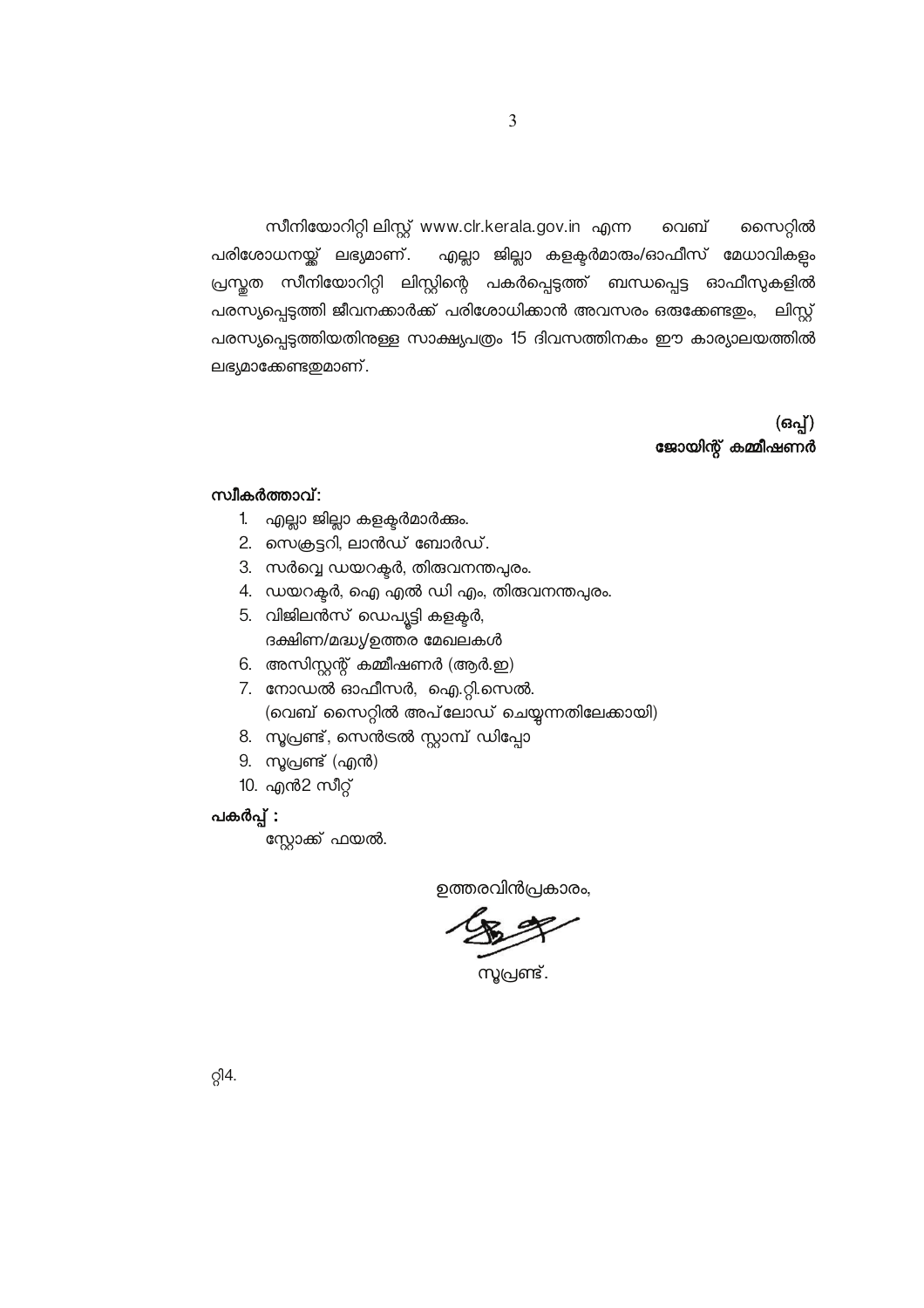## STATEWISE FINAL SENIORITY LIST OF CONFIDENTIAL ASSISTANTS FROM 01-01-2015 TO 31-12-2017 IN THE LAND REVENUE DEPARTMANT

## **LR T(5)-2740/18**

Date: 27 /11 / 2018

| Rank<br>No | <b>CA Date</b> | <b>Name of Employee</b>   | Method of<br>Appointment | <b>DRB</b> | <b>DOB</b> | Qualifi<br>cation | SC ST PH |           | Advice/<br>G.O.Date | Appointm<br>ant Date | Date of<br>Joining | CA<br>Probation | <b>1st Grade</b><br>CA | <b>Senior</b><br><b>Grade CA</b> | <b>Selection</b><br><b>Grade CA</b> | Remarks |
|------------|----------------|---------------------------|--------------------------|------------|------------|-------------------|----------|-----------|---------------------|----------------------|--------------------|-----------------|------------------------|----------------------------------|-------------------------------------|---------|
| 1          | $\mathbf{2}$   | 3                         | 4                        | 5          | 6          | $\overline{7}$    | 8        | 9         | 10                  | 11                   | 12                 | 13              | 14                     | 15                               | 16                                  | 17      |
| 103        | 24-01-15       | <b>ISINDHU KUMARY.M.I</b> | <b>LDT CONV CA</b>       | <b>TVM</b> | 10-05-81   | <b>Diploma</b>    |          |           | 24-01-15            | 24-01-15             | 24-01-15           |                 |                        |                                  |                                     |         |
| 104        |                | 13-11-15 RATHEESH.T       | <b>IUDT CONV CA</b>      | <b>TVM</b> | 12-05-80   | <b>SSLC</b>       |          |           | 13-11-15            | 13-11-15             | $01 - 12 - 15$     | 09-01-18        |                        |                                  |                                     |         |
| 105        |                | 30-06-16 PREETHA.P        | <b>PSC</b>               | <b>PKD</b> | 03-05-81   | Diploma           |          |           | 30-06-16            | 09-08-16             | 27-08-16           |                 |                        |                                  |                                     |         |
| 106        |                | 14-07-16 PRINCY.P.J       | <b>PSC</b>               | <b>ALP</b> | 03-05-84   | Diploma           |          | <b>PH</b> | 14-07-16            | 26-09-16             | 28-09-16           |                 |                        |                                  |                                     |         |
| 107        |                | 22-07-16 ASWATHY.G        | <b>PSC</b>               | <b>PTA</b> | 20-05-87   | Plus <sub>2</sub> |          |           | 22-07-16            | 16-08-16             | 29-08-16           |                 |                        |                                  |                                     |         |
| 108        |                | 22-07-16 JEREENA.J.A      | <b>PSC</b>               | <b>PTA</b> | 10-03-92   | <b>BA</b>         |          |           | 22-07-16            | 16-08-16             | 20-08-16           |                 |                        |                                  |                                     |         |
| 109        | 03-08-16       | NIMISHA.U                 | <b>PSC</b>               | <b>TVM</b> | 30-03-90   | Diploma           |          |           | 03-08-16            | 23-08-16             | 31-08-16           |                 |                        |                                  |                                     |         |
| 110        | 03-08-16       | USHA.V.K                  | <b>PSC</b>               | <b>TVM</b> | 31-05-78   | <b>B.Com</b>      |          |           | 03-08-16            | 23-08-16             | 29-08-16           |                 |                        |                                  |                                     |         |
| 111        | 03-08-16       | <b>BINDU NATESAN.S.</b>   | <b>PSC</b>               | <b>TVM</b> | 20-05-76   | <b>B.Com</b>      |          |           | 03-08-16            | 23-08-16             | 29-08-16           |                 |                        |                                  |                                     |         |
| 112        | 10-08-16 ANU.P |                           | <b>PSC</b>               | <b>MLP</b> | 23-11-87   | Diploma           |          |           | 10-08-16            | 10-09-16             | 28-09-16           |                 |                        |                                  |                                     |         |